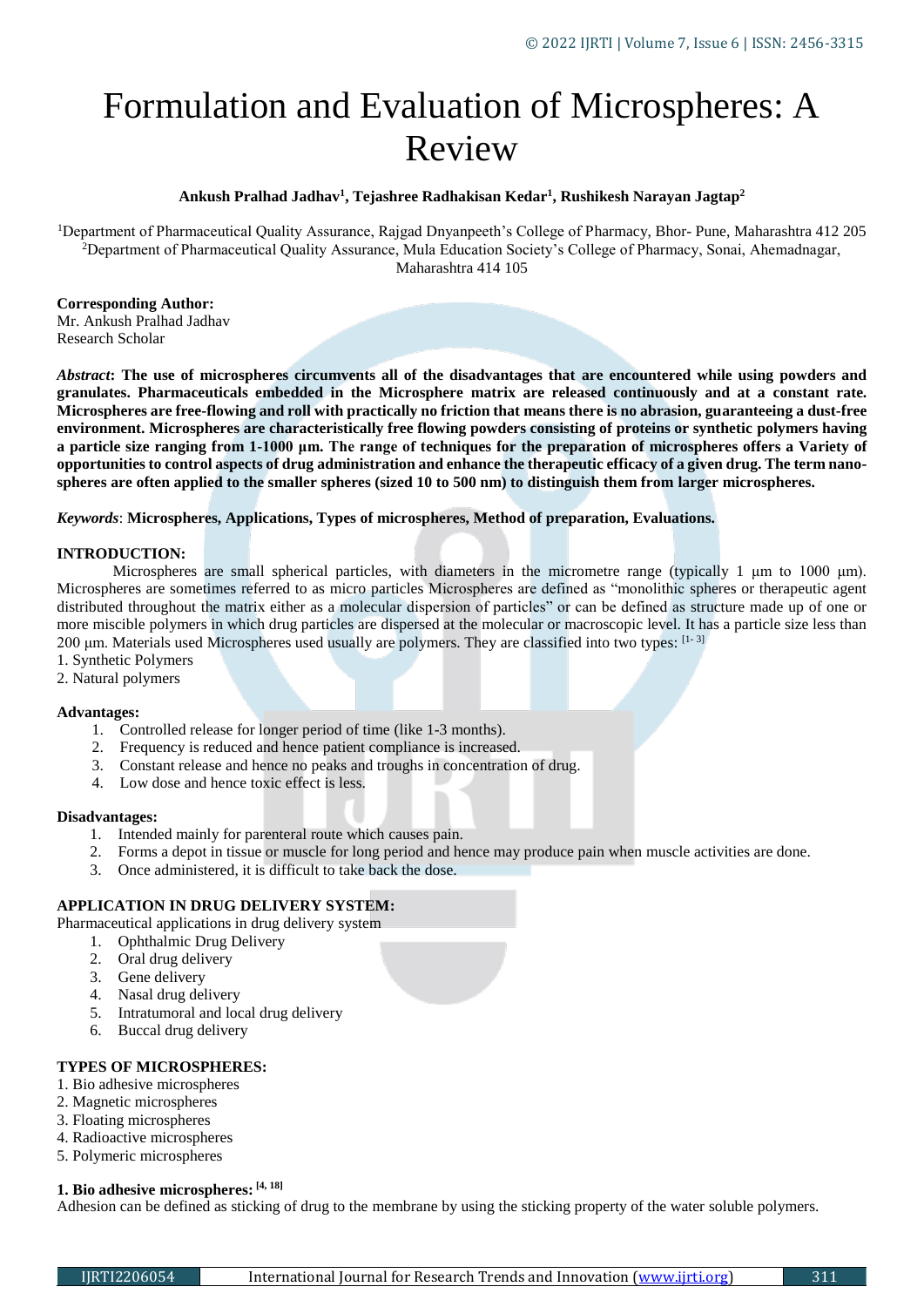# **2. Magnetic microspheres: [5-7]**

This kind of delivery system is very much important which localizes the drug to the Disease site. In this larger amount of freely circulating drug can be replaced by smaller amount of magnetically targeted drug. Magnetic carriers receive magnetic responses to a magnetic field from incorporated materials that are used for magnetic microspheres are chitosan, dextran etc.

# **3. Floating microspheres: [8- 10]**

In floating types the bulk density is less than the gastric fluid and so remains buoyant in stomach without affecting gastric emptying rate. The drug is released slowly at the desired rate, and the system is found to be floating on gastric content and increases gastric residence and increases fluctuation in plasma concentration.

# **4. Radioactive microspheres: [2, 7]**

Radio immobilization therapy micro spheres sized 10-30 nm is of larger than capillaries and gets tapped in first capillary bed when they come across. They are injected to the arteries that lead to tumour of interest.

# **5. Polymeric microspheres:**

The different types of polymeric microspheres can be classified as follows:

## **Biodegradable polymeric microspheres: [13, 14]**

Biodegradable microspheres can be prepared from certain synthetic as well as natural polymers. An important requirement of such polymers is that the degradation products should be non-toxic because such products eventually enter circulation or result in tissue deposition. Long term toxicological evolution of the degradation products therefore is important in determining the clinical suitability of such carriers.

## **Synthetic polymeric microspheres: [15, 17]**

The interest of synthetic polymeric microspheres are widely used in clinical application, moreover that also used as bulking agent, fillers, embolic particles, drug delivery vehicles etc. and proved to be safe and biocompatible.

# **METHOD OF PREPARATION:**

- 1. Spray Drying
- 2. Solvent Evaporation
- 3. Single emulsion technique
- 4. Double emulsion technique
- 5. Phase separation coacervation technique
- 6. Spray drying and spray congealing
- 7. Solvent extraction

# **Spray Drying:**

Concept of spray drying technique (Fig. 1) depending upon the removal of solvent or the cooling of solution the two processes are spray drying & spray is congealing.



Fig. 1: Spray drying method for preparation of microspheres

Spray drying is the most widely used industrial process involving particle formation and drying. Therefore, spray drying is an ideal process where the end product must comply with precise quality standards regarding particle size distribution, residual moisture content, bulk density, and particle shape.

# **Principle:**

Three steps involved in spray drying:

a) Atomization: of a liquid feed change into fine droplets.

b) Mixing: it involves the passing of hot gas stream through spray droplets which result in evaporation of liquids and leaving behind dried particles.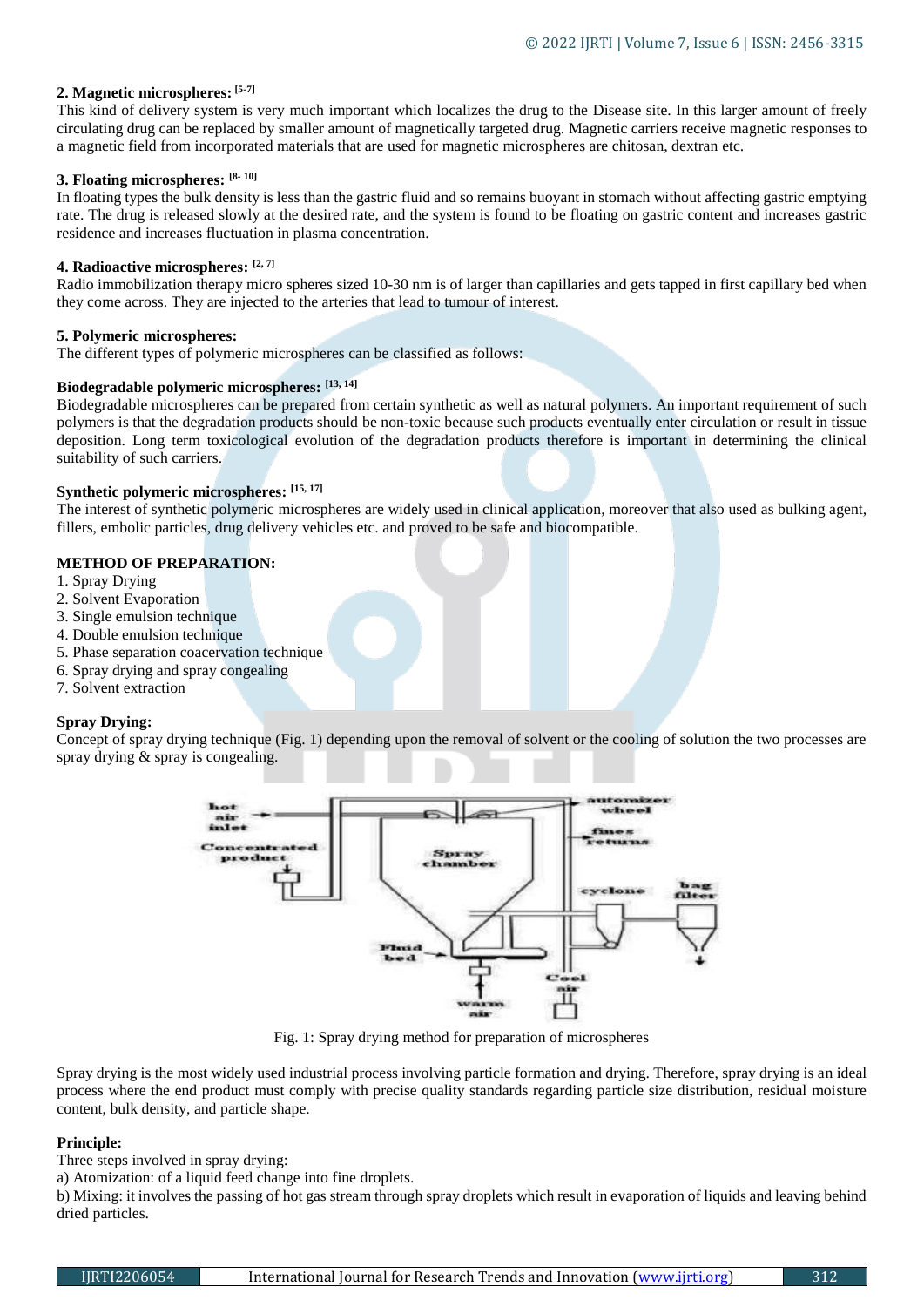c) Dry: Dried powder is separated from the gas stream and collected.

In this technique polymer is first dissolved in a suitable volatile organic solvent such as dichloromethane, acetone, etc. The drug in the solid form is then dispersed in the polymer solution under high-speed homogenization spray congealing. Very rapid solvent evaporation, however leads to the formation of porous micro particles [13-15].

#### **Solvent evaporation method:**

For the formation of the emulsion between polymer solution and an immiscible continuous phase in aqueous (o/w) as well as nonaqueous phase (w/o). The suspension of microspheres was filtered, washed and dried. Magnesium stearate was also added for preventing agglomeration as a preventing agent. The results showed that average particle size decreased with increasing amount of magnesium stearate used for microsphere preparation [16]. chitosan glutamate and a combination of the two prepared by solvent evaporation with microcapsules of hyaluronic acid and gelatine prepared by complex coacervation [17-19].

## **Single emulsion technique:**

There are several Proteins and carbohydrates, which are prepared by this technique. In which the natural polymers are dissolved in aqueous medium and the followed by dispersion in oil phase i.e. non-aqueous medium. That is the first step in Next step cross linking is carried out by two methods [19-22].

**(1) Cross linking by heat:** by adding the dispersion into heated oil, but it is unsuitable for the thermo labile drugs.

**(2) Chemical cross linking agents:** by using agents i.e. formaldehyde, di acid chloride, glutaraldehyde etc. but it is having a disadvantage of excessive exposure of active ingredient to chemicals if added at the time of preparation and then subjected to centrifugation, washing and separation.

## **Double emulsion technique:**

It is formation of multiple emulsions i.e. W/O/W is preparing by pouring the primary w/o emulsion into aqueous solution of poly vinyl alcohol. This w/o/w emulsion put at constant stirring for 30 min. Slowly add some water to the emulsion over a period of 30 min. collect Microcapsules by filtration and dry under vacuum. It is best suited to water soluble drugs, peptides, proteins and the vaccines. Natural as well as synthetic polymer can use for this method [16, 21].

## **Phase separation coacervation technique:**

It is the simple separation of a micro molecular solution into two immiscible liquid phases. In this process, the polymer is solubilised to for a solution. This process is designed for preparing the reservoir type system e.g. encapsulate water soluble drugs i.e. peptides, proteins etc. The principle of coacervation is decreasing the solubility of the polymer in organic phase to affect the formation of polymer rich phase called the coacervates [18, 19].

# **Spray drying and spray congealing:**

Spray drying technique is also useful for preparing chitosan microsphere <sup>[21]</sup>, In 1999 He et.al. Used formaldehyde as a cross linking and also reported a novel method in which cimetidine and famotidine were entrapped in microspheres prepared by spray drying of multiple emulsions ( $o/w/o$  or  $w/o/w$ ). They found that the release of the drugs from microspheres by this novel method was significantly sustained as compared to those prepared by conventional spray drying or o/w emulsion method. In 1994 Giunchedi et al. was used spray drying used for the preparation of PCL microspheres [13-22].

#### **Solvent extraction:**

In this method preparation of micro particles, involves removal of the organic phase by extraction of the organic solvent. Isopropanol can be used as water miscible organic solvents. By extraction with water, Organic phase is removed. Hardening time of microsphere can be decrease by this method. One variation of the process involves direct addition of the drug or protein to polymer organic solution [16, 18, 24].

# **EVALUATION OF MICROSPHERES: [20- 24]**

#### **Particle size:**

The mean particle size of freshly prepared microsphere samples of each batch was determined by laser light scattering (model Mastersizer 2000, Malvern Instruments, Malvern, UK).

| Tuote T Dilles obtained from various beau forming techniques. |                                |                       |
|---------------------------------------------------------------|--------------------------------|-----------------------|
| Sr. No.                                                       | <b>Method of preparation</b>   | Size range            |
|                                                               | <b>Emulsion Polymerization</b> | $0.01 - 1 \text{ um}$ |
| ٠.                                                            | Dispersion Polymerization      | $0.5 - 10 \text{ um}$ |
|                                                               | Suspension polymerization      | $50-500 \mu m$        |

4. Sedimentation Polymerization mm sizes

Table 1 Sizes obtained from various bead-forming techniques:

#### **Surface morphology:**

Surface Morphology of E3 batch was studied by using scanning electron microscope (SEM) (Model: JEOL JSM-6360) with an accelerating voltage of 10 kV.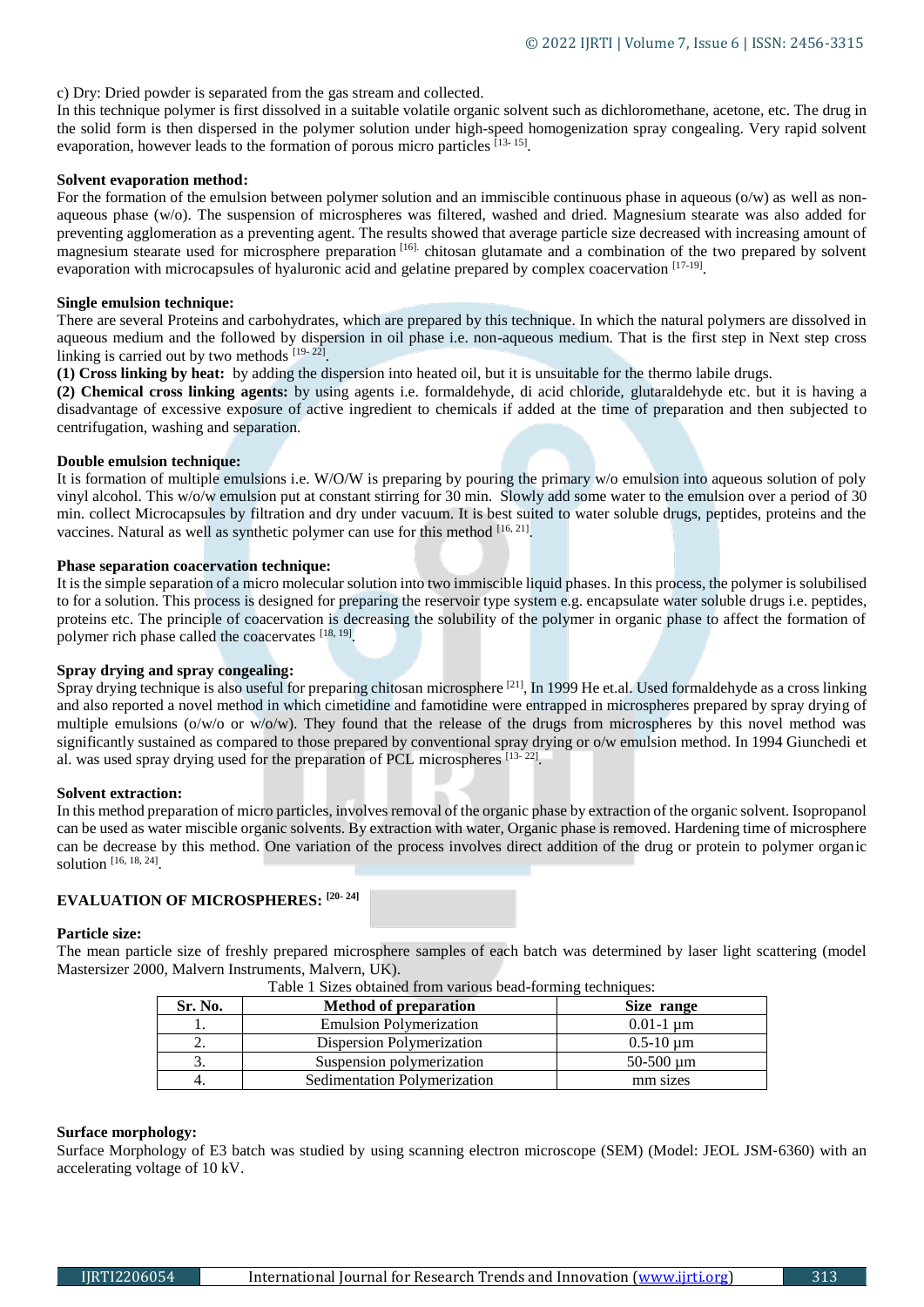# **Percent yield:**

Microspheres recovered at the end of preparation were weighed and the % yield was calculated by using the following equation. % Yield= (Practical yield/Theoretical yield)  $\times$ 100.

## **Isoelectric Point:**

The micro-electrophoresis is an apparatus used to measure the electrophoresis mobility of microspheres from which Isoelectric point can be determined.

## **Capture Efficiency:**

% Drug Loading = (Weight of drug in microspheres/ Weight of microspheres)  $\times$  100. % Entrapment Efficiency = (% Drug loading/ % Theoretical loading)  $\times$  100.

## **Release Studies:**

• Rotating paddle apparatus

• Dialysis method

**Angle of Contact:** Determine wetting property of micro particulate carrier.

# **Drug entrapment efficiency:**

Drug entrapment efficiency can be calculated using following equation, % Entrapment = (Actual content/Theoretical content)x 100.

#### **Swelling index:**

The swelling index of the microsphere was calculated by using the formula, Swelling index = (Mass of swollen microspheres: mass of dry microspheres/ Mass of dried microspheres) x 100.

#### **Dissolution apparatus:**

Standard USP or BP dissolution apparatus have been used to study in vitro release profiles using rotating elements, paddle and basket. Dissolution medium used for the study varied from 100-500 ml and speed of rotation from 50-100 rpm.

## **CONCLUSION:**

This review mainly emphasis on the microspheres. It is observed that as compared to other novel drug delivery system. The concept of microsphere drug delivery systems offers certain advantages over the conventional drug delivery systems such as controlled and sustained delivery. Apart from that microspheres also allow drug targeting to various systems such as ocular, intranasal, oral and IV route. Microspheres have better choice for drug delivery, particularly in disease d cell sorting, diagnostic of gene, targeted and effective in vivo delivery. Therefore in future microspheres will have an important role to play in the advancement of medicinal field.

# **CONFLICT OF INTEREST:**

The authors declare no conflict of interest.

#### **REFERENCES:**

- [1] Agusundaram M, Madhu S C et al. Microsphere As A Novel Drug Delivery System A Review. International Journal of Chem Tech Research. 2009; 01(3): 526-534.
- [2] Amsden B G, Goosen M. An examination of the factors affecting the size, distribution, and release characteristics of polymer microbeads made using electrostatics. J. Control. Rel. 1997; 43:183–196.
- [3] Bodmeier R, Wang J, Bhagwaywar H. Microencaps Pharm Sci. 1992; 09: 89-98.
- [4] Cellulose acetate butyrate and polycaprolactone for ketoproton spray-dried microsphere preparation. J Microencapsul. 2005; 11: 381-393.
- [5] Chein Y W. Oral Drug Delivery and Delivery systems. In Novel drug delivery systems. Vol. 50, Marcel Dekker, Inc., New York. 1992; 139- 177.
- [6] Dutta P., Sruti J., Patra Ch. N., Rao M. E. B. Floating microspheres: Recent trends in the development of gastrorententive floating drug delivery system, Int. J. Pharm. Sci. Nanotech. 2011; 04(1):1296-1306.
- [7] Francesca Maestrelli, Marzia Cirri, Giovanna Corti, Natascia Mennini, Paola Mura. EJBP. 2008; 69: 508-518.
- [8] Gholap S. B, Banarjee S. K, Gaikwad D. D, Jadhav S. L, Thorat R.M. Hollow microsphere: a review, International Journal of Pharmaceutical Sciences Review and Research. 2010; 01:10-15.
- [9] Gohel M C, Parikh R K. A Spray drying a review. Pharmainfo. 2009; 7(5): 1-5.
- [10]He P, Davis S, Illume L. Sustained release chitosan microspheres prepared by novel spray drying methods J Microencapsul. 1994; 01: 343-355.
- [11]Review polymer microspheres for controlled drug release. International journal of Pharmaceutics. 2004; 02(01): 1-18.
- [12]Jain N.K. Controlled and Novel drug delivery, CBS Publishers New Delhi, India; 4th Edition. 2001; 21: 236-237.
- [13]Jayaprakash S, Halith S M, Mohamed Firthouse P U, Kulaturanpillai K, Abhijith, Nagarajan M. Preparation and evaluation of biodegradable microspheres of methotrexate. Asian J Pharm. 2009; 03: 26-29.